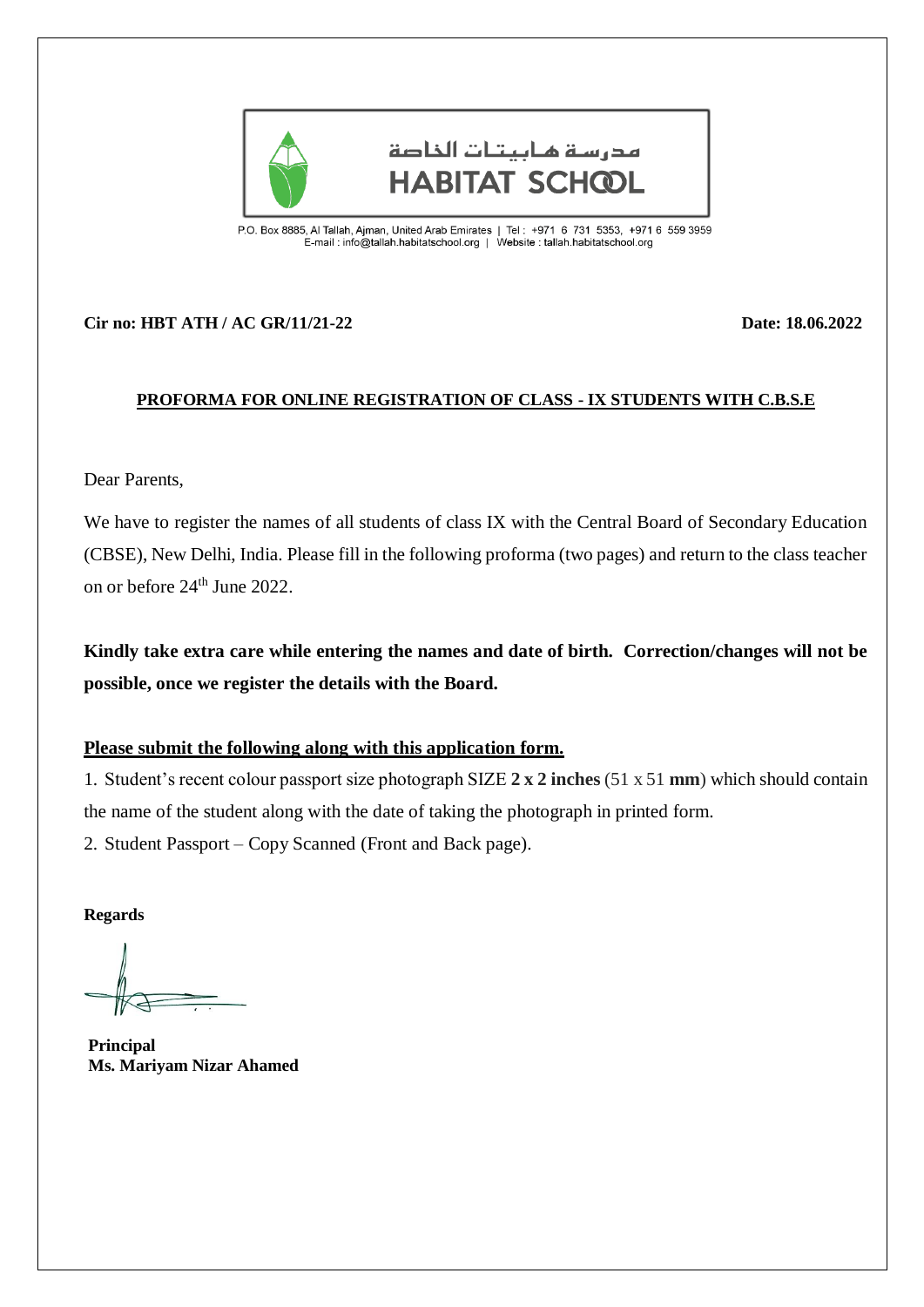|                               |  |                      | NAME OF THE STUDENT: (As per passport, Leave one space after each name- Write in Capital letters) |  |  |  |                                                                                             |  |  |  |  |  |  |                                                                                     |
|-------------------------------|--|----------------------|---------------------------------------------------------------------------------------------------|--|--|--|---------------------------------------------------------------------------------------------|--|--|--|--|--|--|-------------------------------------------------------------------------------------|
|                               |  |                      |                                                                                                   |  |  |  |                                                                                             |  |  |  |  |  |  |                                                                                     |
|                               |  |                      |                                                                                                   |  |  |  |                                                                                             |  |  |  |  |  |  |                                                                                     |
|                               |  |                      |                                                                                                   |  |  |  | MOTHER'S NAME: (As per passport, Leave one space after each name- Write in Capital letters) |  |  |  |  |  |  |                                                                                     |
|                               |  |                      |                                                                                                   |  |  |  |                                                                                             |  |  |  |  |  |  |                                                                                     |
|                               |  |                      |                                                                                                   |  |  |  |                                                                                             |  |  |  |  |  |  |                                                                                     |
|                               |  |                      |                                                                                                   |  |  |  | FATHER'S NAME: (As per passport, Leave one space after each name- Write in Capital letters) |  |  |  |  |  |  |                                                                                     |
|                               |  |                      |                                                                                                   |  |  |  |                                                                                             |  |  |  |  |  |  |                                                                                     |
|                               |  |                      |                                                                                                   |  |  |  |                                                                                             |  |  |  |  |  |  |                                                                                     |
|                               |  |                      |                                                                                                   |  |  |  |                                                                                             |  |  |  |  |  |  |                                                                                     |
|                               |  |                      |                                                                                                   |  |  |  |                                                                                             |  |  |  |  |  |  |                                                                                     |
|                               |  |                      |                                                                                                   |  |  |  |                                                                                             |  |  |  |  |  |  |                                                                                     |
|                               |  |                      |                                                                                                   |  |  |  |                                                                                             |  |  |  |  |  |  |                                                                                     |
|                               |  |                      |                                                                                                   |  |  |  |                                                                                             |  |  |  |  |  |  |                                                                                     |
|                               |  |                      |                                                                                                   |  |  |  |                                                                                             |  |  |  |  |  |  |                                                                                     |
|                               |  |                      |                                                                                                   |  |  |  |                                                                                             |  |  |  |  |  |  |                                                                                     |
|                               |  |                      |                                                                                                   |  |  |  |                                                                                             |  |  |  |  |  |  |                                                                                     |
|                               |  |                      |                                                                                                   |  |  |  | ADMISSION DATE: ________________ (Teachers will enter it) REG NO: _______________           |  |  |  |  |  |  |                                                                                     |
|                               |  |                      |                                                                                                   |  |  |  | ANNUAL INCOME OF THE PARENT (In Indian Rupees): _________________________________           |  |  |  |  |  |  |                                                                                     |
|                               |  |                      |                                                                                                   |  |  |  |                                                                                             |  |  |  |  |  |  |                                                                                     |
|                               |  |                      |                                                                                                   |  |  |  | IS THE CANDIDATE THE ONLY CHILD OF THE PARENTS (WRITE YES /NO): ________________            |  |  |  |  |  |  |                                                                                     |
|                               |  |                      |                                                                                                   |  |  |  |                                                                                             |  |  |  |  |  |  |                                                                                     |
|                               |  |                      |                                                                                                   |  |  |  |                                                                                             |  |  |  |  |  |  | WHETHER BELONGING TO MINORITY SECTION (WRITE YES/NO):__________ (To be filled in by |
|                               |  |                      | <b>INDIAN NATIONALY ONLY)</b>                                                                     |  |  |  |                                                                                             |  |  |  |  |  |  |                                                                                     |
|                               |  |                      |                                                                                                   |  |  |  |                                                                                             |  |  |  |  |  |  |                                                                                     |
|                               |  |                      |                                                                                                   |  |  |  |                                                                                             |  |  |  |  |  |  |                                                                                     |
|                               |  |                      |                                                                                                   |  |  |  |                                                                                             |  |  |  |  |  |  |                                                                                     |
| IF HANDICAPED (WRITE YES/NO): |  |                      |                                                                                                   |  |  |  |                                                                                             |  |  |  |  |  |  |                                                                                     |
|                               |  | <b>SUBJECT NAME:</b> |                                                                                                   |  |  |  |                                                                                             |  |  |  |  |  |  |                                                                                     |

| 2nd LANGUAGE            | <b>CODE</b> | <b>PLEASE</b><br><b>TICK THE</b><br><b>CODE</b> |
|-------------------------|-------------|-------------------------------------------------|
| <b>MALYALAM</b>         | 012         |                                                 |
| <b>FRENCH</b>           | 018         |                                                 |
| <b>HINDI COURSE - B</b> | 085         |                                                 |
| URDU COURSE - B         | 303         |                                                 |